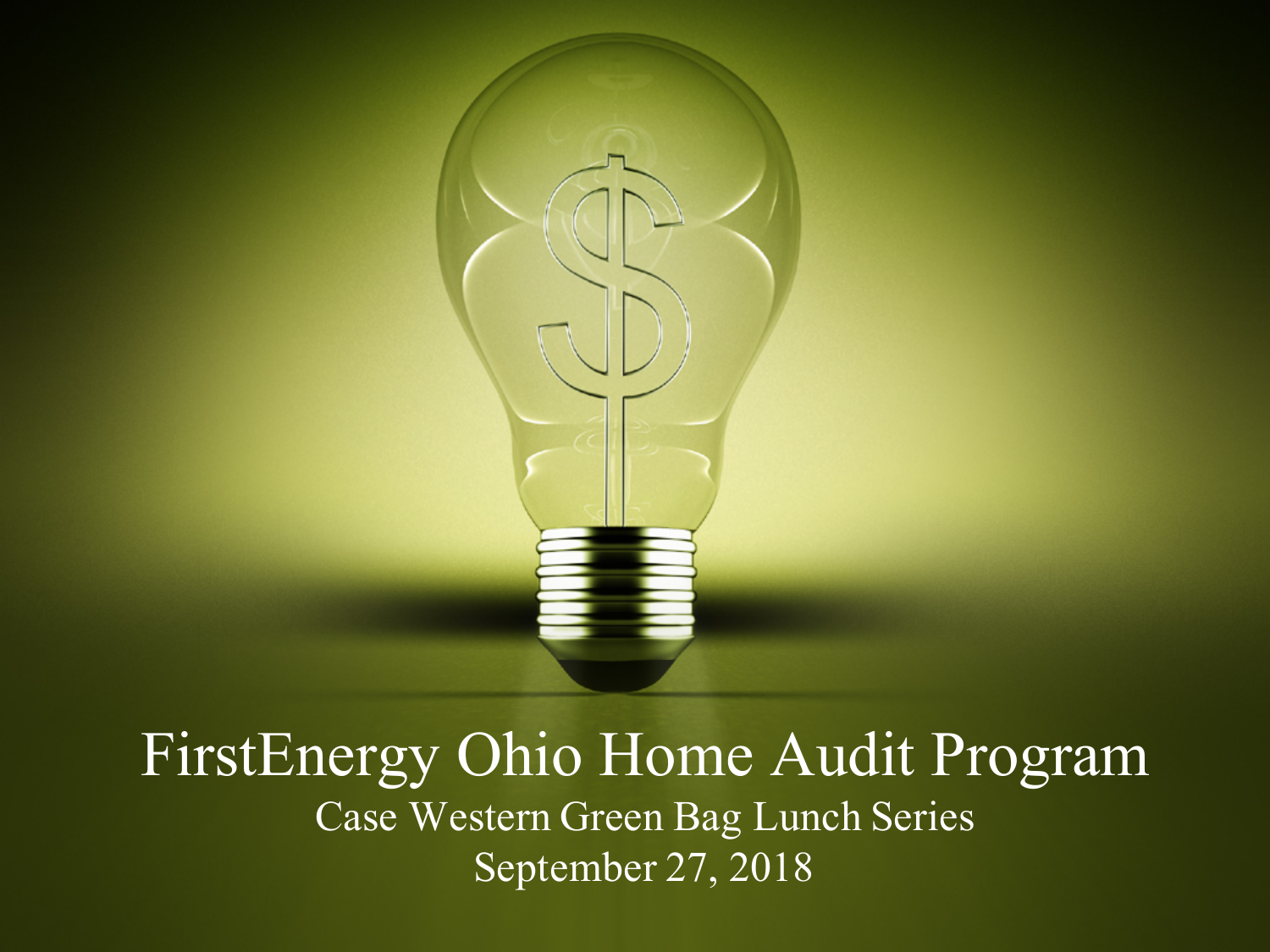

### FirstEnergy Ohio Audit Program

- Dormant since 2017
- Rate payer funded program
- Program was awarded to Franklin in January 2018
- Audit program started April 2018
- http://www.energysaveohio-homeaudit.com/home-audit
- Local Office located at: *6779 Engle Rd, Suite N Middleburg Heights, OH 33140*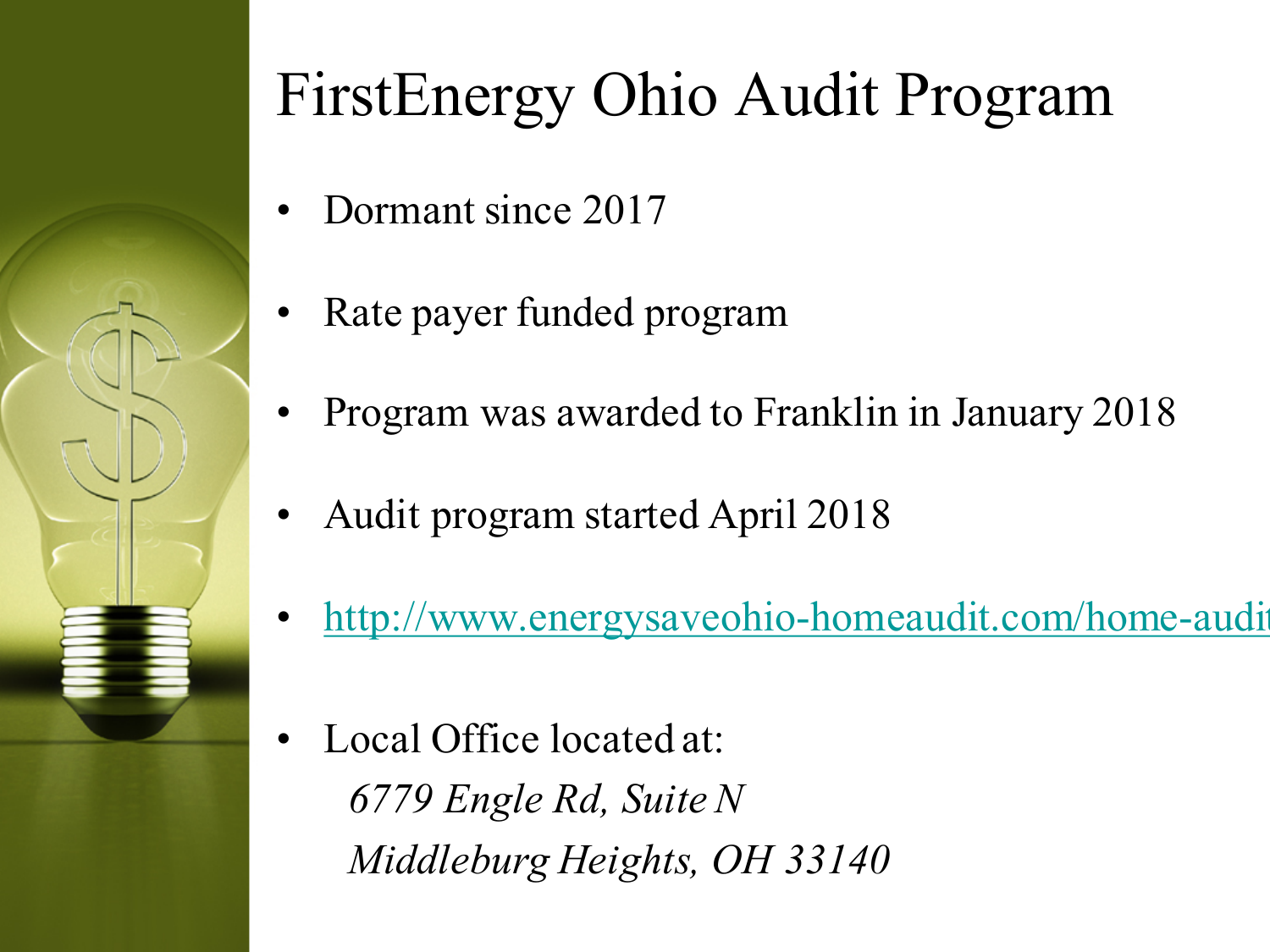## Single Family Home Program

### Comprehensive Residential Audits

- Instant rebate ZERO out of pocket cost to customers
	- Customers will receive a \$250 rebate if 350 kWh are achieved through direct install measures
- Customer receives up to \$200 in direct install measures LED's, specialty LED products, smart strips and showerheads, aerators, pipe wrap if eligible
- Blower door test
- Customized report with recommendations
- Additional rebates available for recommended upgrades:
	- Wall/attic insulation
	- Duct/Air Sealing









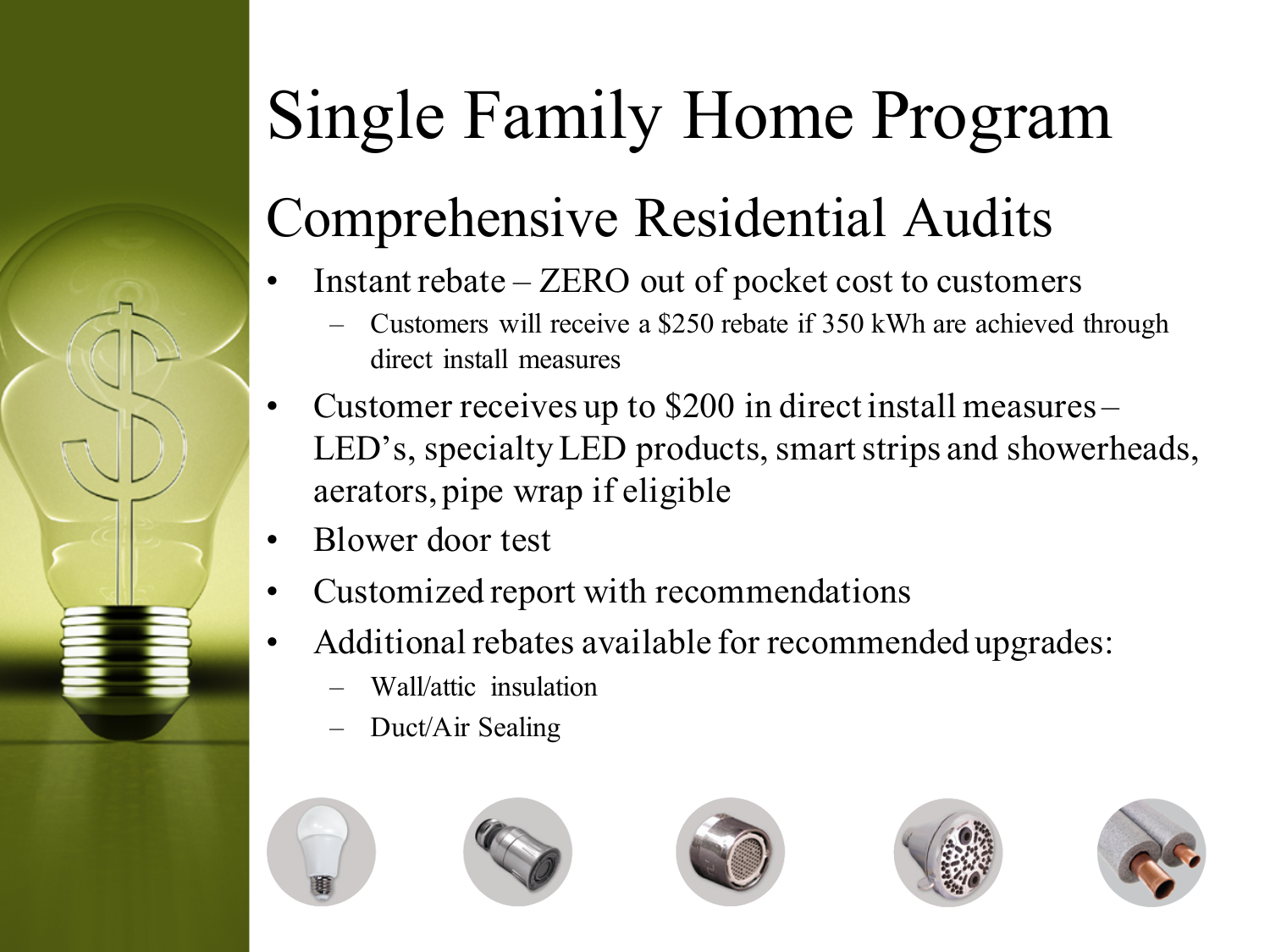# Multifamily Quick Home Check Ups

- No cost to customers
- Customer receives up to \$200 in direct install measures LED's, specialty LED products, smart strips and showerheads, aerators, pipe wrap if eligible
- Customer receives a customized report with low and no cost recommendations

- Work directly with property managers
- No cost to customers
- In-unit and common area direct install measures LED's, specialty LED products, smart strips and showerheads, aerators, pipe wrap if eligible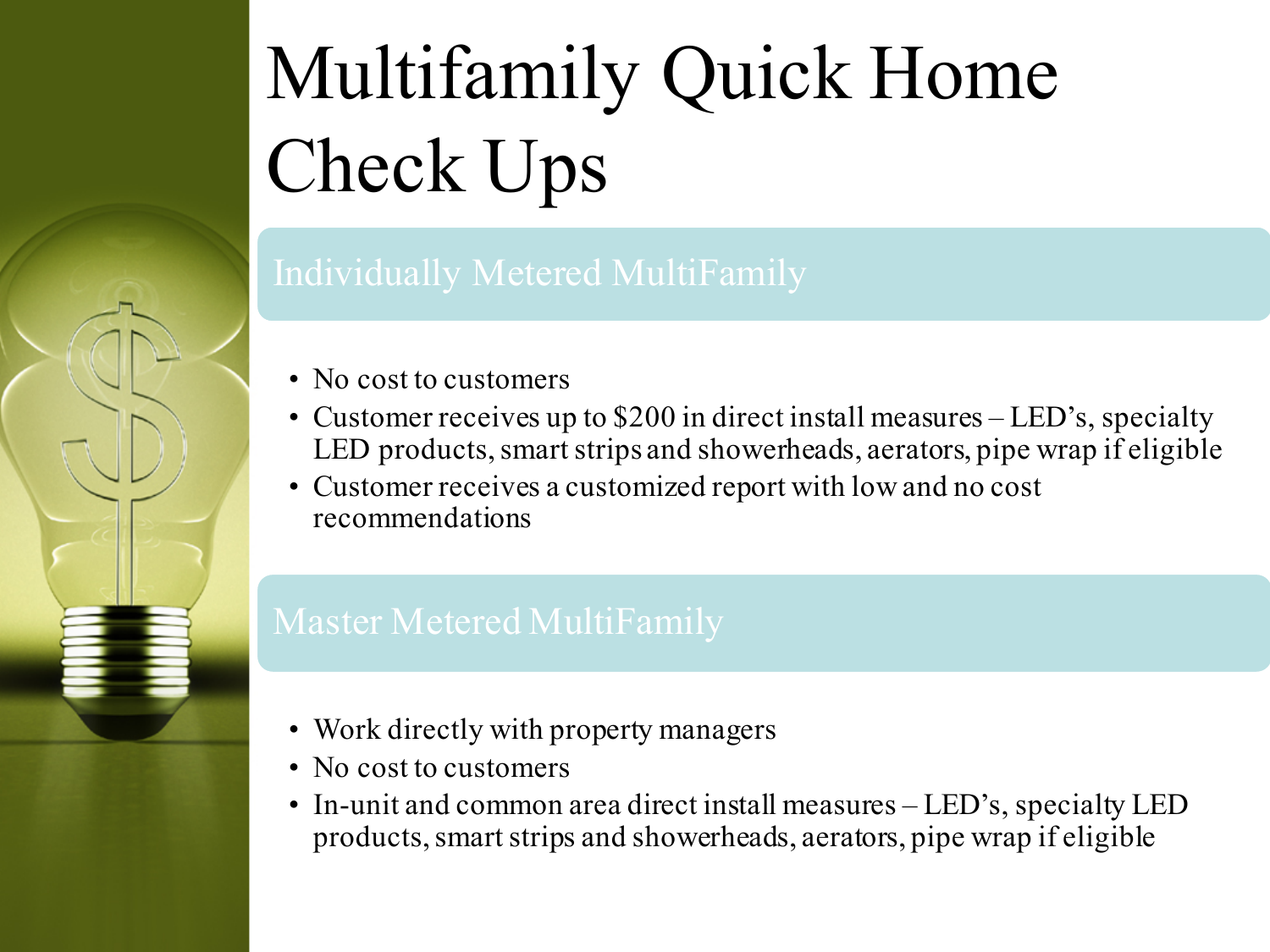## How to Enroll?

- Complete a business reply card
- Online at http://www.energysaveohiohomeaudit.com/home-audit
- Call **1-855-314-9962**
- Email
	- firstenergyaudits@franklinenergy.com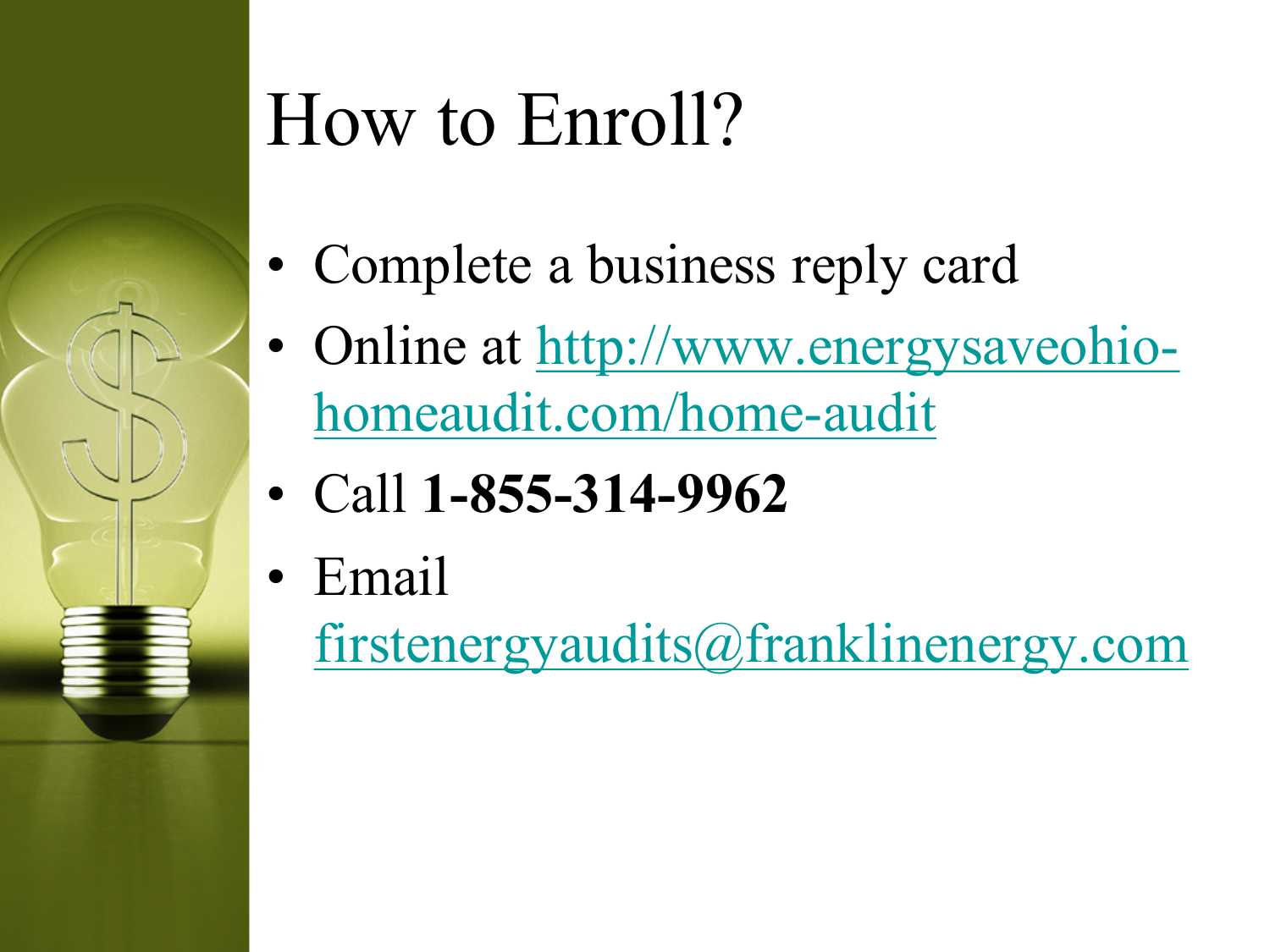# Additional Offerings through FirstEnergy

- Refrigerator/Freezer Recycling
- Appliance Rebates
	- Washers
	- Dryers
	- Refrigerators
- HVAC Rebates
	- Maintenance
- Point of Sale Lighting Discounts